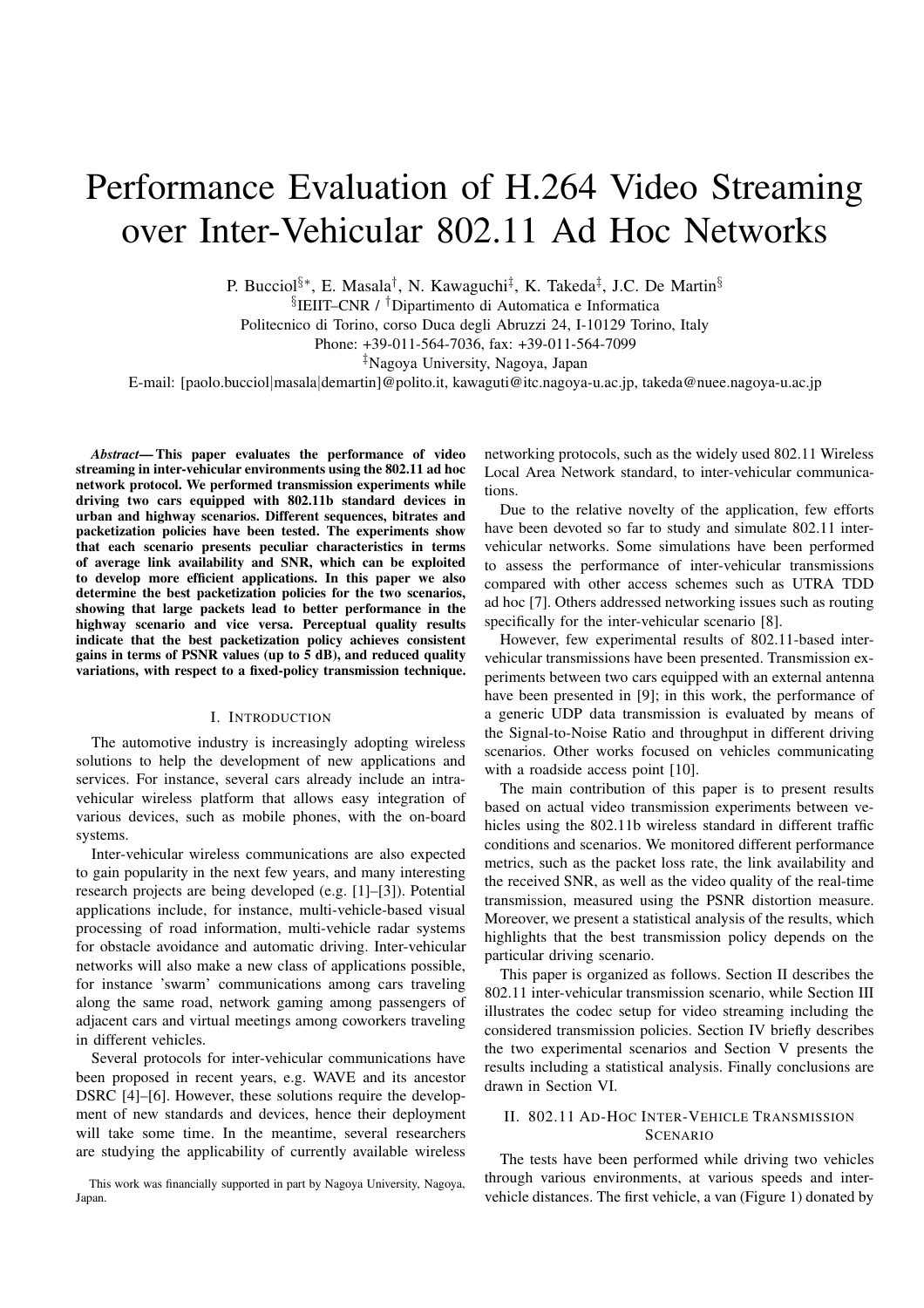

Fig. 1. Data collection vehicle used during the experiment.

TABLE I MAIN CHARACTERISTICS OF THE WIRELESS NODES.

| Device ID      | #1             | #2            | #3            |
|----------------|----------------|---------------|---------------|
| Function       | Receiver       | Transmitter   | Monitor       |
| Card interface | <b>PCMCIA</b>  | <b>PCMCIA</b> | USB           |
| Card type      | 802.11b        | 802.11b       | 802.11b       |
| Manufacturer   | <b>Buffalo</b> | Asus          | D-Link        |
| Model          | Melco          | WL-100        | DWL-120       |
| Driver name    | Orinoco_cs     | Linux wlan ng | Linux wlan ng |

Toyota Corp. to Nagoya University for the CIAIR Project [11], is equipped with a GPS system, six video cameras to record the situation inside and outside the van and a laptop with one PCMCIA 802.11b card (device #1). The second vehicle is a car carrying another laptop equipped with two 802.11b wireless cards (#2 and #3).

Figure 2 shows our experimental video streaming testbed. Device #1 acts as the video receiver while Device #2 is the video transmitter. Device #3 is used to monitor the transmission between the two devices. This device has been configured to operate in monitor mode, thus it records all the traffic, including MAC acknowledgement packets, and it is useful to determine packet losses and SNR information. We used a third card for monitoring because enabling the monitor mode on Device #1 or #2 would prevent them from operating communications normally, hence the need to have a separate card. Both laptops run the Linux operating system version 2.4. The main characteristics of the wireless devices, including the drivers, are listed in Table I. All devices have been set to use the RTS/CTS mechanism. The MAC-level ARQ retry limit is set to 8.

No external antennas have been used, because we decided to test a scenario composed by portable devices which do not need complex set-up operations, such as placing an external



Fig. 2. The experimental testbed. The video flow is transmitted from the car to the van.

antenna. For instance, they could be just a PDA equipped with a wireless network interface.

We used the software known as *ethereal*, which is based on the *libpcap* library, to monitor the wireless communications. All wireless devices used during the experiment are based on the Prism II chipset [12]. This chipset, with the appropriate kernel support [13], can also report the received signal quality for the captured packets. This required to enable the *raw dumping* and *prism header* features in the ethereal software, so that the signal quality could be read and stored. We measured the received SNR at both devices #1 and #3.

# III. H.264 VIDEO STREAMING

We used the H.264 standard video coding software known as JM 6.1e [14], modified to be robust to packet losses. A temporal concealment has been implemented, so that the content corresponding to a lost packet is replaced with the same area in the previous frame, that is already stored in the decoder picture buffer. Packet losses can be detected at the decoder by means of the RTP sequence number. We coded the standard video sequences known as *foreman* (QCIF format) and *paris* (CIF format) using different bitrates and packet sizes, as shown in Table II. A total of six different RTP video flows have been generated, with different characteristics in terms of bitrate and packet size. The packet size was kept constant for each particular transmission experiment to simplify the interaction with the client/server software suite that we used to perform the transmission experiments. For this reason, sometimes the video encoder could not completely fill the packets. The amount of padding is shown in the last row of Table II.

To perform the transmission experiments we used the *rude/crude* packet generation suite [15], which is a complete and open-source client/server solution to generate customized UDP streams. Several flows, whose characteristics are reported in Table II, have been transmitted during the experiments. The transmission of each flow has been repeated 50 times to achieve statistically significant results.

For each target bitrate, two different packetization policies have been used. The flows denoted by S are characterized by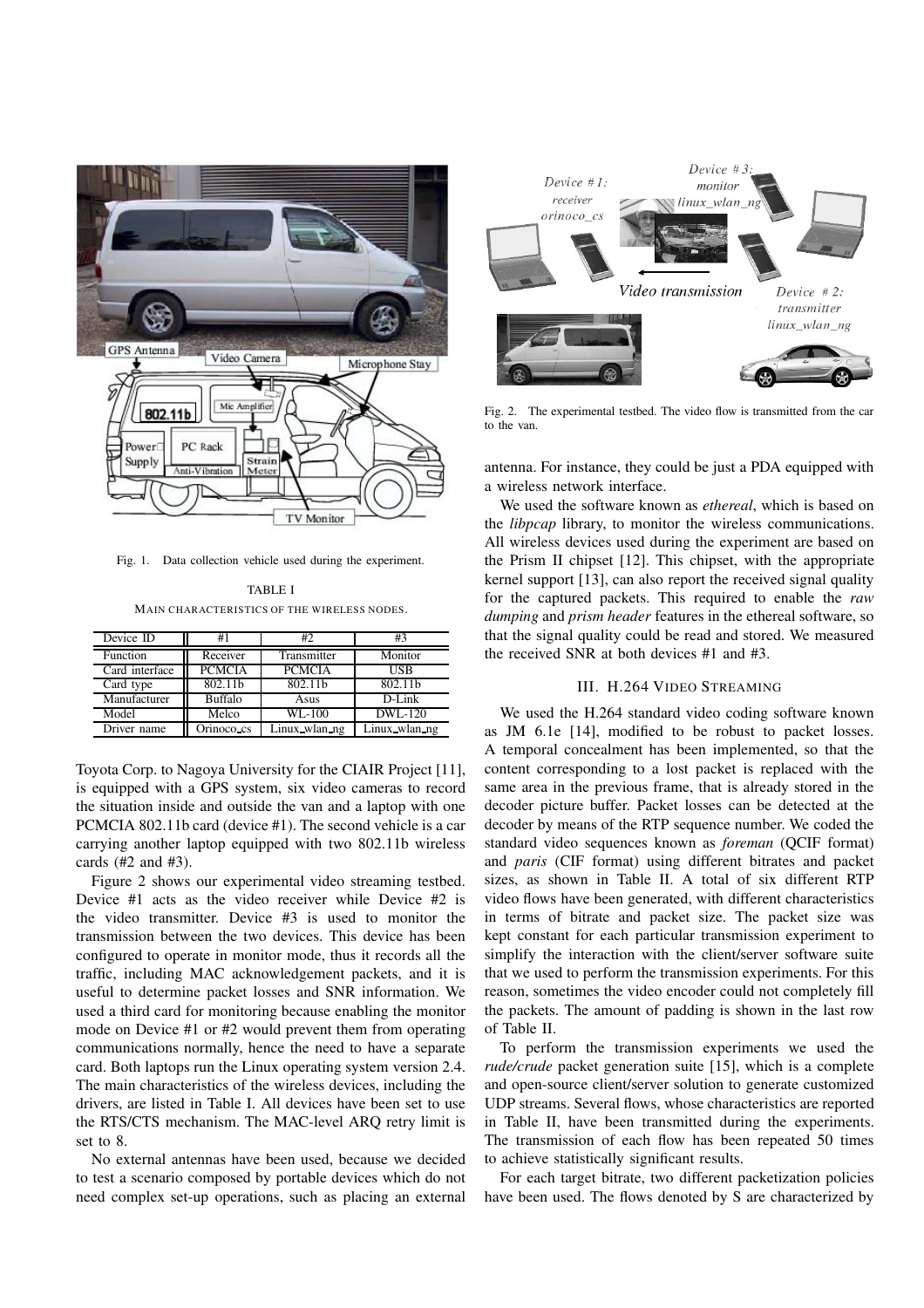| Sequence                     |       | foreman                 |                | foreman               |       | paris                |
|------------------------------|-------|-------------------------|----------------|-----------------------|-------|----------------------|
| Resolution                   |       | OCIF $(176 \times 144)$ |                | QCIF $(176\times144)$ |       | CIF $(352\times288)$ |
| Frame rate (fps)             |       | 10                      |                | 15                    |       | 20                   |
| Target bitrate (kbit/s)      |       | 150                     |                | 300                   |       | 600                  |
| Flow ID                      | S1    | L1                      | S <sub>2</sub> | L2                    | S3    | L <sub>3</sub>       |
| Maximum packet size (bytes)  | 560   | 750                     | 560            | 750                   | 750   | 1200                 |
| PSNR $(Y)$ $(dB)$            | 37.51 | 37.54                   | 40.78          | 40.66                 | 35.68 | 35.68                |
| Actual bitrate (kbit/s)      | 148.5 | 151.2                   | 304.5          | 300.8                 | 607.2 | 594.0                |
| Total number of packets      | 1050  | 780                     | 2010           | 1500                  | 1050  | 780                  |
| Packet frequency (packets/s) | 35    | 26                      | 67             | 50                    | 100   | 62                   |
| Amount of padding $(\% )$    | 17.94 | 23.31                   | 13.04          | 18.43                 | 13.84 | 13.63                |

TABLE II MAIN CHARACTERISTICS OF THE TEST VIDEO SEQUENCES.

a small maximum packet size and consequently a relatively high packet rate, and vice versa for the other flows (denoted by L). We decided to use two different packetization policies because we expect that the performance of the transmission will noticeable vary depending on the driving scenario, as confirmed by the results in Section V.

# IV. EXPERIMENTAL SETUP

Measurements have been conducted in two traffic scenarios, characterized by different vehicular mobility and traffic density. The two scenarios are called *highway* and *urban*.

In the *highway* scenario the speed limit is 55 mph. Stops are not frequent and are caused only by traffic lights. We did not experience any traffic jam. During this part of the experiment, we drove out of Nagoya city, heading to Motoyama and back, at moderate speed, and stopping infrequently. In this scenario sometimes the wireless devices could not communicate with each other, due to the high distance between the two cars.

In the *urban* scenario the average speed is low, less than 15 mph. Stop caused by traffic jams and traffic lights are frequent, while the distance between the two cars is on average smaller than in the previous case. In this part of the experiment we drove downtown Nagoya at low speed and with many cars around and between the wireless devices. Communication problems happened when the two cars were at opposite sides of an intersection or other cars were located between the two.

### V. RESULTS

The first result is that the two scenarios differ in terms of link availability and SNR at the receiver. In particular the main difference between the two scenarios is given by the different amount of time in which the link is available. The link availability is determined by means of the beacon frames. We set each device to transmit one beacon frame every second. We compute the link availability as the ratio between the number of received beacon frames over the number of transmitted ones for a given temporal window. Figure 3 shows the link availability as a function of time for the two scenarios. Table III summarizes the average values of link availability. In the urban scenario devices #1 and #2 can communicate for over 97% of the time, because the cars are next to each other and proceed at low speed. In the highway scenario, instead, link is available for less than half of the time. This is mostly due the to higher average distance between the two vehicles.



Fig. 3. Link availability as a function of time for both the *highway* and *urban* scenarios. Values are averaged on a ten-second window.

TABLE III AVERAGE LINK AVAILABILITY AND SNR.

| Scenario | Average link<br>availability | Average SNR when<br>link is available |
|----------|------------------------------|---------------------------------------|
| Highway  | 33.98 %                      | 22.49 dB                              |
| Urban    | 97.78%                       | 19.14 dB                              |

To this regard, an external antenna could considerably increase the communication range of the wireless devices.

Table III also reports the SNR values when the link is available. The average SNR when the link is available in the highway scenario is about 22.5 dB, more than 3 dB compared to the urban scenario. This fact can be explained as follows. In the highway scenario cars cause very little communication problems because they are not close as in the urban scenario. Moreover, potentially interfering devices (e.g. access points) are not as frequent as in the urban scenario. When driving in the urban scenario, instead, the number of interfering objects increases. Thus we expect that the average SNR of the communication channel is lower, as confirmed by the value in Table III.

The strong variations experienced, in terms of link availability and SNR, suggest that the optimal packetization policy should be different when environmental changes happen, to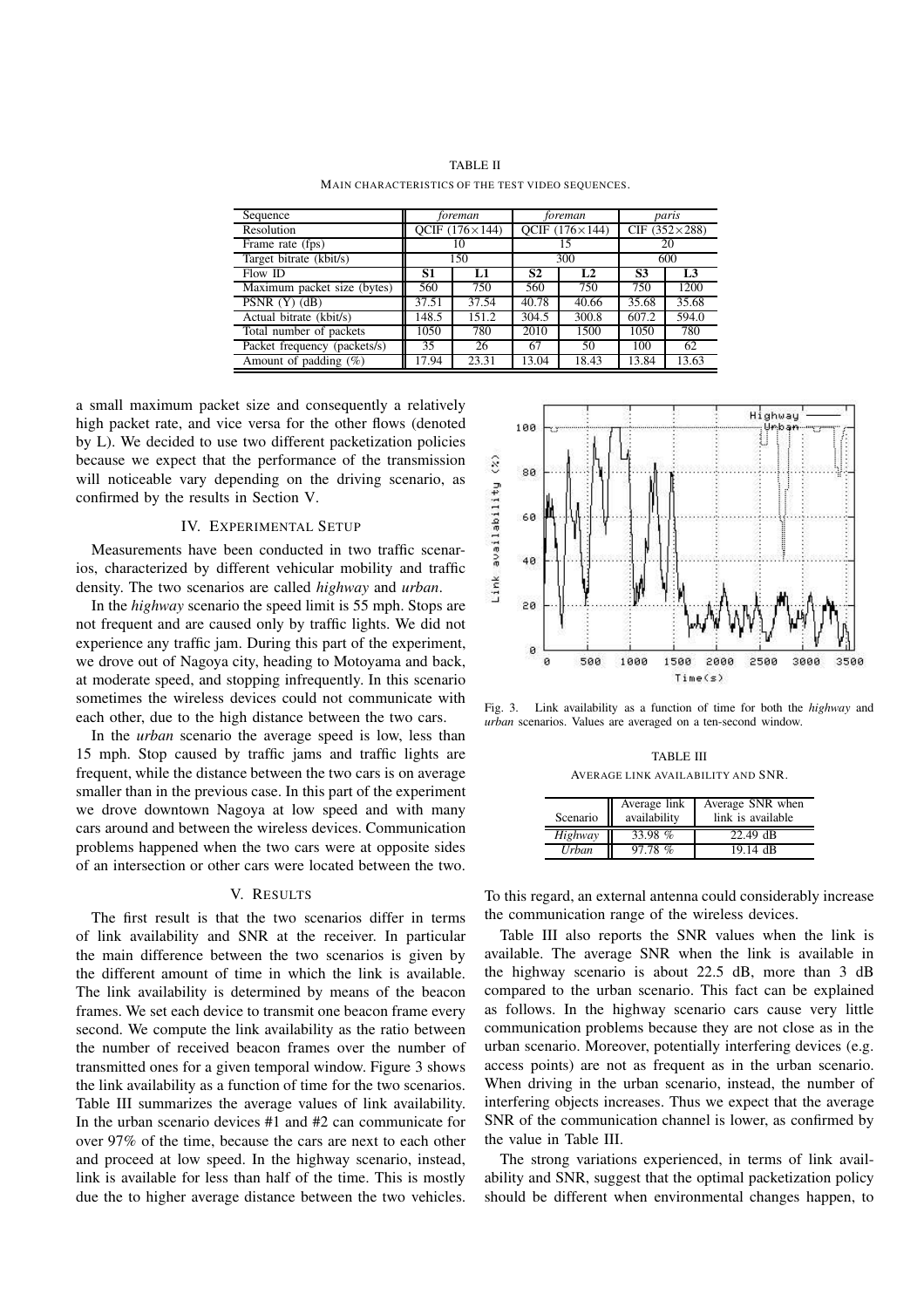

Fig. 4. Raw packet loss rate data for urban scenario presented with boxplots. The line in the middle of the box indicates the median value, the upper and lower bounds of the box indicate the third and first quartile respectively  $(Q_3$  and  $Q_1$ ) and the external lines extend until the adjacent values.

take advantage of the different bit error probability [16] which depends on the SNR at the receiver. In particular, in the urban scenario we expect that a transmission policy which privileges small packet sizes (S) results in lower error rates compared with the opposite policy L (large packet size). In the highway scenario, instead, we expect that the transmission policy L performs better for the opposite reasons. Despite the lower link availability, in fact, the relatively high SNR value allows the error-free transmission of larger packets, leading to a greater throughput when the link is available. Moreover, it is better to exploit the channel as much as possible when the link is available because the devices can communicate for less than 34% of the time (see Table III).

#### *A. Statistical Analysis*

In this section we present a statistical analysis of the collected data. In Figure 4 the packet loss rate of each transmission experiment in the urban scenario is presented using boxplots, which are useful to analyze the statistical distribution of the data. Each box-plot represents the distribution of packet loss rate obtained with 50 transmission experiments of the same flow. The line in the middle of the box indicates the median value, the upper and lower bounds of the box indicate the third and first quartile respectively  $(Q_3 \text{ and } Q_1)$ , that is, 50% of the values lay inside the box. The external lines extend until the adjacent values (as defined in [17]) and they denote the distance between the upper adjacent value and  $Q_3$  (upper line) and between the lower adjacent value and  $Q_1$  (lower line). The upper adjacent value  $(AV_u)$  is the largest observed value which satisfies the inequality  $AV_u \n\leq Q_3 + 1.5r$  where  $r = Q_3 - Q_1$  is the inter-quartile difference. Analogously, the lower adjacent value  $(AV_l)$  is the smallest observed value which satisfies the inequality  $AV_l \geq Q_1 - 1.5r$ .

A commonly accepted empirical rule, first proposed by Tukey [17], has been used to check if potential outliers are present. If the length of the lines external to the box is more than 1.5 times the inter-quartile range (i.e. the height of the box) outliers probably exist. Figure 4 therefore shows that most of the samples whose packet loss rate is about 100% are potential outliers.

To unveil possible outliers, we used the well-known Tchebyshev's inequality. By using this method we do not make any specific assumption on the statistical distribution of the data. Tchebyshev's inequality states that the probability  $\Pi_s$  for any sample s to be more than  $\iota$  times  $\sigma$  far away from the mean is

$$
\Pi_s < \frac{1}{\iota^2} \tag{1}
$$

We used an interval of 95%, which is a reasonable value for experimental statistics, to decide which samples will be discarded, that is, the probability of the sample is less than  $\overline{\Pi}_s$ , where

$$
\overline{\Pi}_s = \frac{100 - 95}{100} \cdot \frac{1}{2}.
$$
 (2)

The factor 1/2 is due to the symmetry of the Tchebyshev's distribution. Let  $\iota_{cr}$  be the *critical value* of  $\iota$ , that is, the value which satisfies Equation (1) for the chosen  $\overline{\Pi}_s$ . The critical value  $\iota_{cr}$  is equal to 6.32. Samples whose standard deviation is greater than  $\iota_{cr}\sigma$  have been discarded.

#### *B. Experimental Results*

Table IV presents the values of packet loss rate measured when transmitting the six flows in the two considered scenarios, after discarding the outliers with the previously described method. The packet loss rate and goodput values in Table IV show that the packetization policy S (small packets) experiences lower error rates than the policy L (large packets) in the urban scenario and vice versa for the highway scenario. Clearly, the goodput values present the same behavior. Note that the goodput shown in the table is defined as the amount of useful information correctly received, excluding retransmissions. The different behavior of the two packetization policies is clearer in the highway scenario, where switching from policy S to L increases the goodput up to 10%. In this scenario the low link availability causes packet dropping at the transmitter due to MAC-level timeout expiration. Therefore, given a certain amount of data to transmit as in the case of a constant-bit-rate real-time transmission, it is better to create a lower number of large packets than a high number of small packets. In the urban scenario, instead, the nearly constant availability of the channel leads to lower packet loss rates because the loss rate due to MAC-level timeout expiration is negligible. Given a certain SNR, therefore, the packet loss rate is only function of the number of bits in the packet. This leads to smaller differences in goodput (about 2%).

We also evaluated the perceptual quality experienced by the user at the receiver, in terms of PSNR. Although the PSNR may not be the best estimator of the users' mean opinion, it is a widely accepted measure and it facilitates comparisons with other works. Results are presented in the last two columns of Table IV. Gains up to 5 dB in perceived video quality are possible in the highway scenario if the best